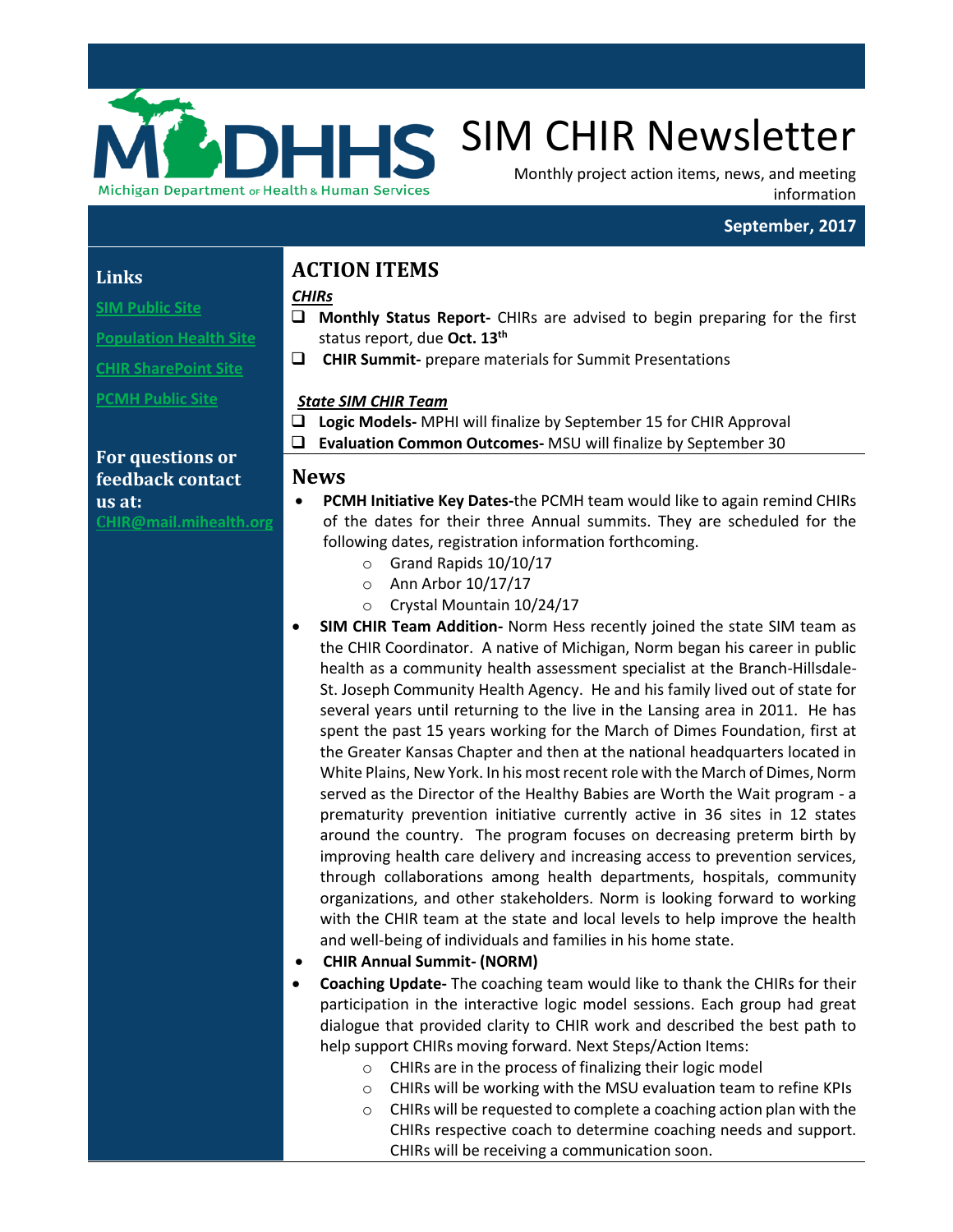As your CHIR continues to move forward, please remember that the coaching team is here to support your work in any way that we can. Feel free to reach out to your respective coach with any questions or requests for assistance.

• **CHIR Spotlight-** Each month, the newsletter will feature one innovation or best-practice that a CHIR has in place or is developing. It is the goal of the CHIR Spotlight section of the newsletter to promote information sharing among the CHIRs, and highlight innovations that other CHIRs may be interested in learning more about.

This month's spotlight is on a Washtenaw-area multi-agency consent release process. The Washtenaw CHIR has the benefit of an innovative collaborative of agencies called the Barrier Busters. Barrier Busters is a group of over 90 social service provider agencies committed to increasing communication and coordination between its member agencies. Read more [here.](http://www.ewashtenaw.org/government/departments/community-and-economic-development/human-services/BB)

Through the leadership of the Barrier Busters group, Washtenaw regional social service providers have developed a shared consent release form and process that allows patients to release their consent for information sharing among social service providers. This type of shared consent release protocol is a new and innovative way to ensure that care can be coordinated across the continuum of providers that serve high-needs patients. This shared consent release was piloted in the spring of 2017, and is currently being updated to its next version. The Barrier Busters' shared consent release can be used alone or in conjunction with the MDHHS Behavioral Health Standard Consent Form (DCH-3927), which improves care coordination among behavioral health and substance use disorder providers.

If you are interested in further information regarding the shared consent release process developed in Washtenaw, please let the State SIM team know for possible cohort call discussion. The shared consent release and a "Things to Consider" document can be found here on SharePoint as a resources.

• **MSU- (LISA)**

#### **Resources**

• **Bright Spot-** The SIM Team would like to begin highlighting national "Bright Spots" that can inform work being done throughout the CHIR. This month's "Bright Spot" focuses on interventions that reduce the need for emergency department utilization among high-utilizers. These initiatives generally emphasize the role of clinical personnel, but it is intended that ASCs will partner with other CHIR members to think creatively about opportunities to leverage resources from outside the health system. One particular intervention completed in Oregon, Yamhill Community Care Organization's (YCCO) Community HUB program, focused on individuals who were highutilizers of the emergency department. The program had 3 goals: reduce inappropriate emergency department use, improve connections to primary care and community resources, and encourage patient engagement and selfmanagement.

The program educated providers and hospitals about the services available, managed and developed the program, and identified the potential highutilizer patients through claims data and eventually through referrals from primary care and emergency department providers. Results from the program showed a decrease in ED utilization by 17% from 2011 to 2013 among all coordinated care organization patients. Based on a performance report, YCCO decreased emergency department utilization from 77.7% in 2011 to 58.9% in 2013. Lessons learned provided by program staff highlighted face to face patient engagement as a key component to the program, as well as program flexibility and using both data and referrals to identify high-need patients.